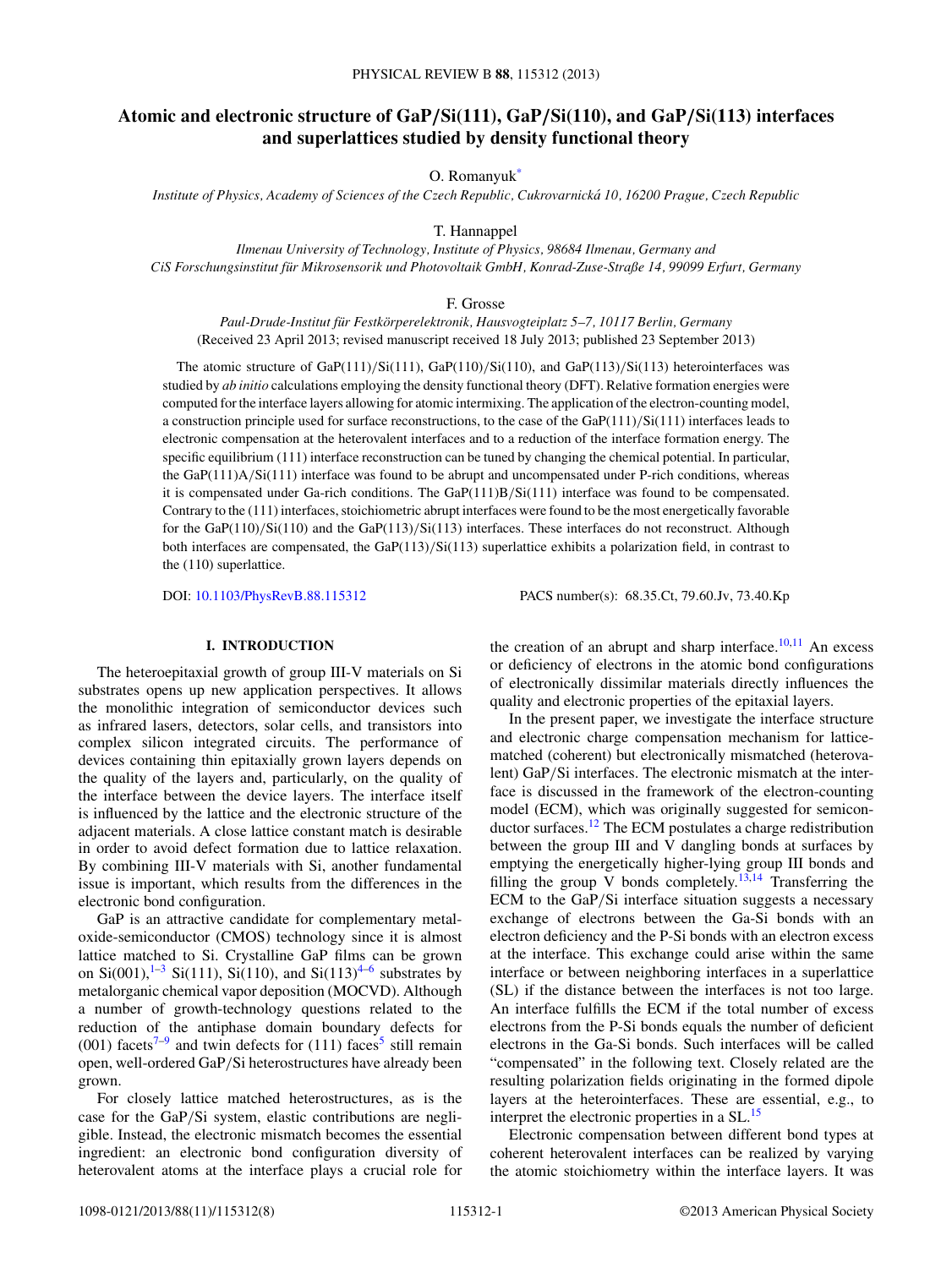shown that an atomic mixture within two interface layers can compensate the heterovalent bonds and even remove a dipole shift of the averaged electrostatic potential in GaAs*/*Ge(001) heterostructures.<sup>[16](#page-7-0)</sup> The dipole shift is eliminated by an interfacial atomic plane consisting of 3*/*4 Ga and 1*/*4 As atoms per  $(2 \times 2)$  cell. It was also shown that a dipole shift depends on the atomic stoichiometry at the interface rather than on the details of the atomic arrangement within the transition layers.

The heterointerface formation energies of zincblende<sup> $17-20$ </sup> and wurtzite $21$  semiconductor superlattices were investigated by *ab initio* calculations. The uncompensated coherent interfaces were found to be energetically unfavorable, whereas an atomic mixture between heterovalent species reduced the interface energy. It was additionally shown that a dipole shift elimination at the interface is not a necessary condition for the lowest-energy interface structure: models with two mixed layers, which realize a vanishing dipole moment, were found to be less energetically favorable than models with only one mixed layer.<sup>[20](#page-7-0)</sup>

In the present paper, the interface structures of the GaP*/*Si(111), the GaP*/*Si(110), and the GaP*/*Si(113) heterostructures are investigated by *ab initio* calculations. Total energies as a function of the chemical potential at the interface are calculated for interface models with a  $(2 \times 2)$  and a  $c(4 \times 2)$  unit cell for the (111) SL and with  $(1 \times 1)$  cells for the (110) and (113) SL. Relative interface formation energy diagrams reveal differences in the GaP*/*Si interface stabilization along different directions.

#### **II. COMPUTATIONAL DETAILS**

*Ab initio* calculations of the relative formation energies were carried out using the ABINIT computer code. $22,23$  The generalized gradient approximation (GGA) for the exchangecorrelation energy functional was used. Norm-conserving pseudopotentials<sup>[24](#page-7-0)</sup> of the Troullier-Martins type<sup>25</sup> were used to describe the atomic species. The electronic wave functions were expanded in a plane-wave basis with a converged kinetic-energy cutoff of 12 Hartree (Ha). The  $\bf{k}$ -point sets<sup>[26](#page-7-0)</sup> corresponding to  $5 \times 5 \times 1, 8 \times 10 \times 1, 7 \times 10 \times 1$  points per  $(2 \times 2)$ -(111),  $(1 \times 1)$ -(110), and  $(1 \times 1)$ -(113) SL Brillouin zones, respectively, were used. Periodic boundary conditions were applied along the in-plane and out-of-plane directions.

A SL slab consists of 24 bilayers (12 bilayers for Si and 12 for GaP, 12-12) for (111), 12-12 bilayers for (110), and 11-11 bilayers for (113) superlattices. The converged SL thickness was estimated by gradually increasing the slab thickness and by computing the interface total-energy differences between two slabs with different thicknesses.<sup>20</sup>

Equilibrium lattice constants were computed for bulk Si  $(a_{\text{Si}} = 5.46 \text{ Å})$  and GaP ( $a_{\text{GaP}} = 5.50 \text{ Å}$ ). The atomic positions were adjusted until the interatomic forces became smaller than 10−<sup>3</sup> Ha/Bohr. In order to compensate for the elastic strain arising due to the calculated difference in GaP*/*Si lattice constants, the unit cell translation vectors were allowed to relax. The relaxed SL size difference was found to be less than 0.08 Å along the  $Z$  direction and 0.1 Å along the in-plane directions per SL.

A (111) SL consists of two interfaces that have a type A (Si-P) or type B (Si-Ga) polarity. We investigated the stability

of one interface as a function of the chemical potential, keeping the second interface fixed in a reference configuration. The relative interface formation energy  $\Delta \gamma$  is defined as<sup>20,21</sup>

$$
\Delta \gamma A = E_{\text{tot}} - \Sigma_i n_i \mu_i, \qquad (1)
$$

where  $E_{\text{tot}}$  is the total energy of a slab,  $\mu_i$  is the chemical potential of species  $i, n_i$  is the number of atoms of the species *i*, and *A* is the interface unit cell area. In thermodynamic equilibrium the chemical potentials are equal to the bulk chemical potentials  $\mu_i^{\text{bulk}}$ :

$$
\mu_{\text{GaP}}^{\text{bulk}} = \mu_{\text{Ga}} + \mu_P,\tag{2}
$$

$$
\mu_{\rm Si}^{\rm bulk} = \mu_{\rm Si}.\tag{3}
$$

In particular, the  $\mu_{Ga}$  and  $\mu_P$  chemical potentials depend on the experimental conditions, i.e., the substrate temperature and the atomic flux. Their values are limited to the bulk chemical potential values of element *i*; otherwise, Ga or P bulk phases would form. Thus, the boundary conditions for the chemical potential variation can be expressed as

$$
H_f^{\text{GaP}} \leqslant \Delta \mu_P \leqslant 0,\tag{4}
$$

$$
\Delta \mu_P = \mu_P - \mu_P^{\text{bulk}},\tag{5}
$$

$$
H_f^{\text{GaP}} = \mu_{\text{GaP}}^{\text{bulk}} - \mu_{\text{Ga}}^{\text{bulk}} - \mu_P^{\text{bulk}},\tag{6}
$$

where  $H_f^{\text{GaP}}$  is the heat of formation and  $\mu_i^{\text{bulk}}$  is the bulk chemical potential of the *i*th element. The corresponding bulk chemical potentials were calculated for the orthorhombic *α*-Ga phase<sup>27</sup> and the orthorhombic black phosphorous<sup>[28](#page-7-0)</sup> phase with an energy cutoff of 12 hartrees. The GaP heat of formation $^{29}$  $H_f^{\text{GaP}} = -0.91 \text{ eV}$  was derived.

In addition to varying the Ga and P chemical potentials, the Si chemical potential can also be varied at the interface. Although the Ga and P elements do not form silicides, a pyrite  $\text{SiP}_2$  compound potentially could be formed.<sup>30,31</sup> Nevertheless, the SiP<sub>2</sub> heat of formation  $H_f^{\text{SiP}_2} = -0.42 \text{ eV}$  was found to be larger than  $H_f^{\text{GaP}}$ . Thus, GaP bulk-phase formation is preferred compared to SiP<sub>2</sub> in a GaP/Si heterostructure. By substituting Eqs.  $(2)$ ,  $(3)$ , and  $(6)$  into Eq.  $(1)$ , the relative interface formation energy  $\Delta \gamma$  is expressed as

$$
\Delta \gamma A = E_{\text{tot}} - (n_P - n_{\text{Ga}}) \Delta \mu_P - n_P \mu_{\text{GaP}}^{\text{bulk}} - n_{\text{Si}} \mu_{\text{Si}}^{\text{bulk}}.
$$
\n(7)

It should be emphasized that  $\gamma$  involves contributions from two interfaces present in the SL. The absolute interface energy formation can be derived by a local energy density integration for abrupt interfaces[.19](#page-7-0) In our study, however, we use the relative interface formation energies since these are sufficient for structure discrimination.

#### **III. RESULTS AND DISCUSSION**

#### **A. (111) interfaces**

A GaP*/*Si(111) SL is depicted in Fig. [1\(a\).](#page-2-0) The slab contains 12 GaP bilayers and 12 Si bilayers (the Si layers were truncated in the figure for convenience). The interface in-plane unit cell has been chosen to have a  $(2 \times 2)$  size since this is the smallest cell size for which the ECM can be fulfilled. The SL consists of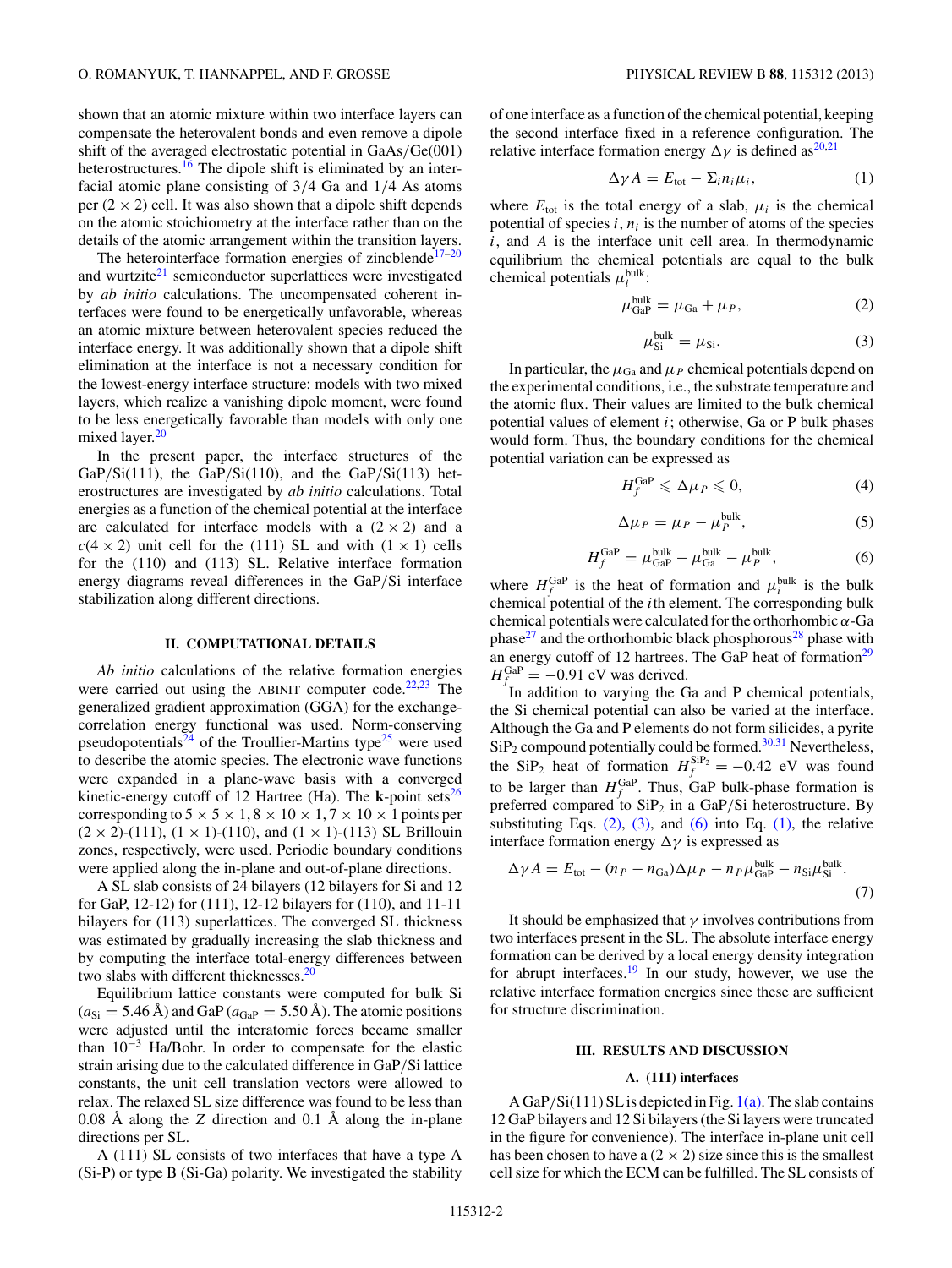<span id="page-2-0"></span>

FIG. 1. (Color online) Structure models of the (a) GaP*/*Si(111)-  $(2 \times 2)$ , (b) GaP/Si(110)-(1 × 1), and (c) GaP/Si(113)-(1 × 1) superlattices. The green, blue, and red atoms correspond to Si, Ga, and P atoms, respectively. A (111) cell in (a) was cut from the left-hand side. A (111) SL consists of type A (P-Si) and type B (Ga-Si) interfaces, whereas both interfaces are equivalent in (b). Substitutional site positions are marked by numbers.

a type A and a type B interface. Possible substitutional atomic sites are marked by indexes 1–8 at the A and B interfaces in Fig.  $1(a)$ . The model notation AB refers to a SL with two abrupt stoichiometric interfaces. The model notation B-Si-567, for instance, denotes a model with a chemical potential variation at interface B, where Si atoms substitute atoms at sites 5, 6, and 7.

There are electrostatic and elastic interactions between the A and B interfaces in a SL. In order to reduce interface interaction, a sufficiently large SL periodicity is necessary. Electrostatic contributions to the SL total energy increase linearly with SL thickness, similar to the capacitor energy. Stress originates at the interface due to the formation of bonds with a length deviating from the lattice constants of GaP and Si. This interface stress is relaxed in a superlattice perpendicular to the interface and is therefore localized at the interface region.

The interface energy dependence on the (111)-AB SL thickness was computed. A gradual increase of the SL thickness leads to a decrease of the interface energy difference similar to the  $(001)$  SL.<sup>[20](#page-7-0)</sup> In Fig. 2, the total interface energy as a function of the SL thickness for different interface structures in a slab is shown. The energy *E* contains contributions from the A-type and B-type interfaces. These two interfaces are present in the SL simultaneously. The difference in the interface energy decreases with the SL thickness. For slabs with an A-type or B-type compensated interface, the total-energy convergence occurs for smaller thicknesses than in the case of uncompensated interfaces, AB. A difference in the interface energy of less than 10 meV/ $(1 \times 1)$  by adding another bilayer is assumed to be sufficient. The energy variation between Si-GaP slab thicknesses of 13-11 or 11-13 is less than 5 meV/ $(1 \times 1)$  unit cell. Slab thicknesses of 12-12, 12-12, and 11-11 GaP-Si bilayers were used for (111), (110), and (113) SL calculations, respectively.

The GaP*/*Si interfaces are heterovalent since they involve group IV and group III (V) bonding configurations. A covalent bond of bulk Si and GaP requires two electrons per bond. Each



FIG. 2. Total interface energy as a function of supercell thickness *Z* for abrupt A and B interfaces (AB) and for one compensated and one abrupt interface in the SL, A-Ga-1 for A polarity and B-Si-1c for B polarity. The total energy contains contributions from both interfaces. Si-GaP slab thicknesses of up to 12-12 bilayers are used in the calculations.

Si atom contributes one valence electron per bond, whereas Ga (P) provides 3*/*4 (5*/*4) valence electrons per bond. A Ga-Si (P-Si) bond therefore has a 1*/*4 electron deficiency (1*/*4 excess) per covalent bond.

An atomic mixture within an interface layer is a possible way to fulfill the ECM at a heterovalent III-V/IV interface. For instance, the abrupt GaP(111)A*/*Si(111) interface with Si-P bonds would have a one-electron excess per  $(2 \times 2)$ cell [AB model in Fig.  $1(a)$ ]. In order to fulfill the ECM, electronic states with a one-electron deficit are required. Such a structure can be realized by introducing one substitution site of dissimilar atoms with a different valence within a  $(2 \times 2)$ cell. By substituting a Ga atom for a Si atom at site 1 for the A interface of the AB model, the interface fulfills the ECM. The A-Ga-1 model with one substitutional site per  $(2 \times 2)$  cell consists of three P-Si and three Ga-Si bonds with partial charges of −0*.*75*e* and 0*.*75*e*, respectively. Thus, this configuration leads to a compensated interface. The unit cell with a  $(2 \times 2)$  unit cell area is the smallest for which the ECM can be fulfilled. Larger cell areas with a multiple of four  $(1 \times 1)$ cells are also possible.

In the present paper, the relative formation energies were computed for the heterovalent interfaces with  $(2 \times 2)$  and  $c(4 \times 2)$  unit cells. These cells have the same area. The atomic arrangement in the centered cells was considered to be similar to the corresponding arrangement in the  $(2 \times 2)$ cell. The in-plane unit cell translations are different, however: the centered cells are shifted  $(2 \times 2)$  cells by one surface lattice constant  $a_s$  relative to each other.<sup>32,33</sup>

The following atomic substitution sites within the interface unit cell were considered. For the (111)-A (B) interface, Si atoms can substitute for P (Ga) atoms at sites 5–8, and Ga (P) atoms can substitute for Si atoms at sites  $1-4$  [Fig. 1(a)]. The A-Ga-1, A-Si-5, B-P-1, and B-Si-5 models with one substitutional site fulfill the ECM for both  $(2 \times 2)$  and  $c(4 \times 2)$ (denoted by "c") cells. In Figs.  $3(a)$  and  $3(b)$  calculated relative formation energy diagrams are shown for (111)A and (111)B interfaces, respectively. Since the reference interfaces in a slab are different for (111)A and (111)B interfaces, a direct comparison of the A and B relative interface energies is not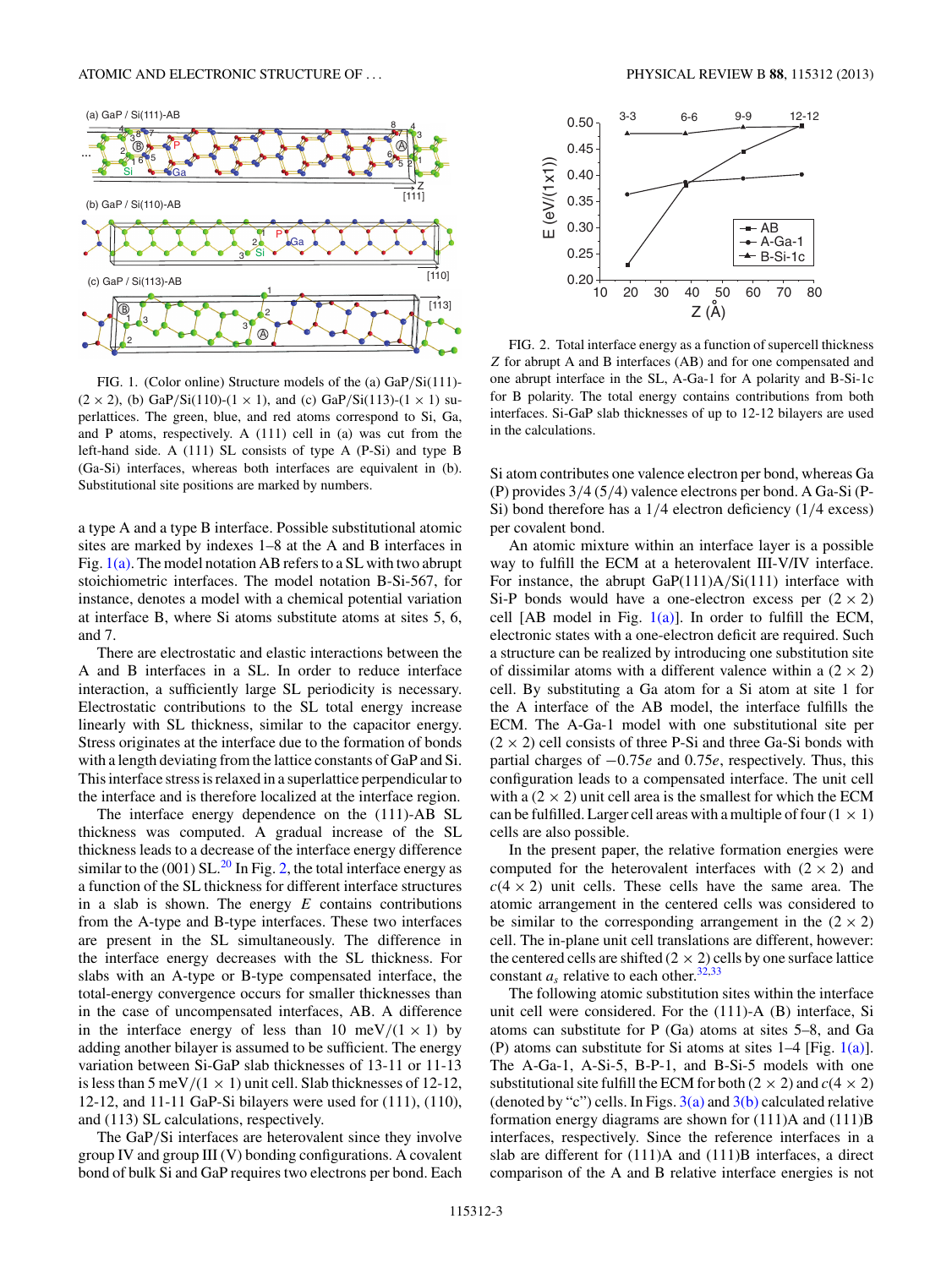<span id="page-3-0"></span>

FIG. 3. (Color online) Relative interface formation energy diagrams for (a) GaP(111)A*/*Si(111) and (b) GaP(111)B*/*Si(111) interfaces. The model notation contains the interface type and the substitutional-site positions according to Fig. [1.](#page-2-0) A "c" in the model notation denotes centered  $c(4 \times 2)$  unit cells. The energy is given in meV/ $\hat{A}^2$ . The energy of the abrupt, unreconstructed SL was chosen as the reference and was set to zero.

possible. Hence, the reported values are to be interpreted as relative energies for the different atomic interface structures.

We found the following results.

(i) The P-Si interface is compensated under Ga-rich conditions [Fig. 3(a)]. The A-Ga-1 (2  $\times$  2) structure model with one substitutional Ga site has the lowest interface energy. Other compensated models such as A-Ga-1c, A-Si-1, and A-Si-5c structures with one substitutional site are very close in energy. In Fig. 3(a), a magnified region close to  $\Delta \mu(P)/H_f = -1.0$ is shown for compensated interfaces. The energy difference between the compensated models is lower than  $0.65 \text{ meV/A}^2$ . Small energy differences between structures in the ground state can be overcome by configurational entropy contributions at an elevated temperature.<sup>[13](#page-7-0)</sup> The uncompensated P-Si interface models with more than one substitutional site per  $(2 \times 2)$  or  $c(4 \times 2)$  cell are higher in energy and can be ruled out.

(ii) The P-Si interface is abrupt under P-rich conditions. The interface is uncompensated in thermodynamic equilibrium.

(iii) For the P-Si interface, structures with Ga substitutional sites [solid lines in Fig.  $3(a)$ ] are more energetically favorable than structures with Si substitutional sites (dashed lines). For the Ga-Si interface, the Si substitutional sites are energetically more favorable than the P substitutional sites. Thus, the Ga*/*Si atomic intermixture is more energetically favorable than the P*/*Si intermixture at interfaces with both polarities.

(iv) The Ga-Si interface is predicted to be reconstructed and compensated under P-rich conditions. The most energetically favorable B-Si-5c structure has one Si substitutional site in the Ga layer and fulfills the ECM. Structures with P substitutional sites have higher energy and are unfavorable. The B-Si-5c structure with  $c(4 \times 2)$  cell has a smaller energy than the B-Si-5 structure with a  $(2 \times 2)$  cell by 0.7 meV/ $A^2$ . For a (111)A compensated interface, models with centered translation periodicity have higher energy than their counterpart models with the  $(2 \times 2)$  cells. We speculate that an interplay between the Madelung energy contribution<sup>20,34</sup>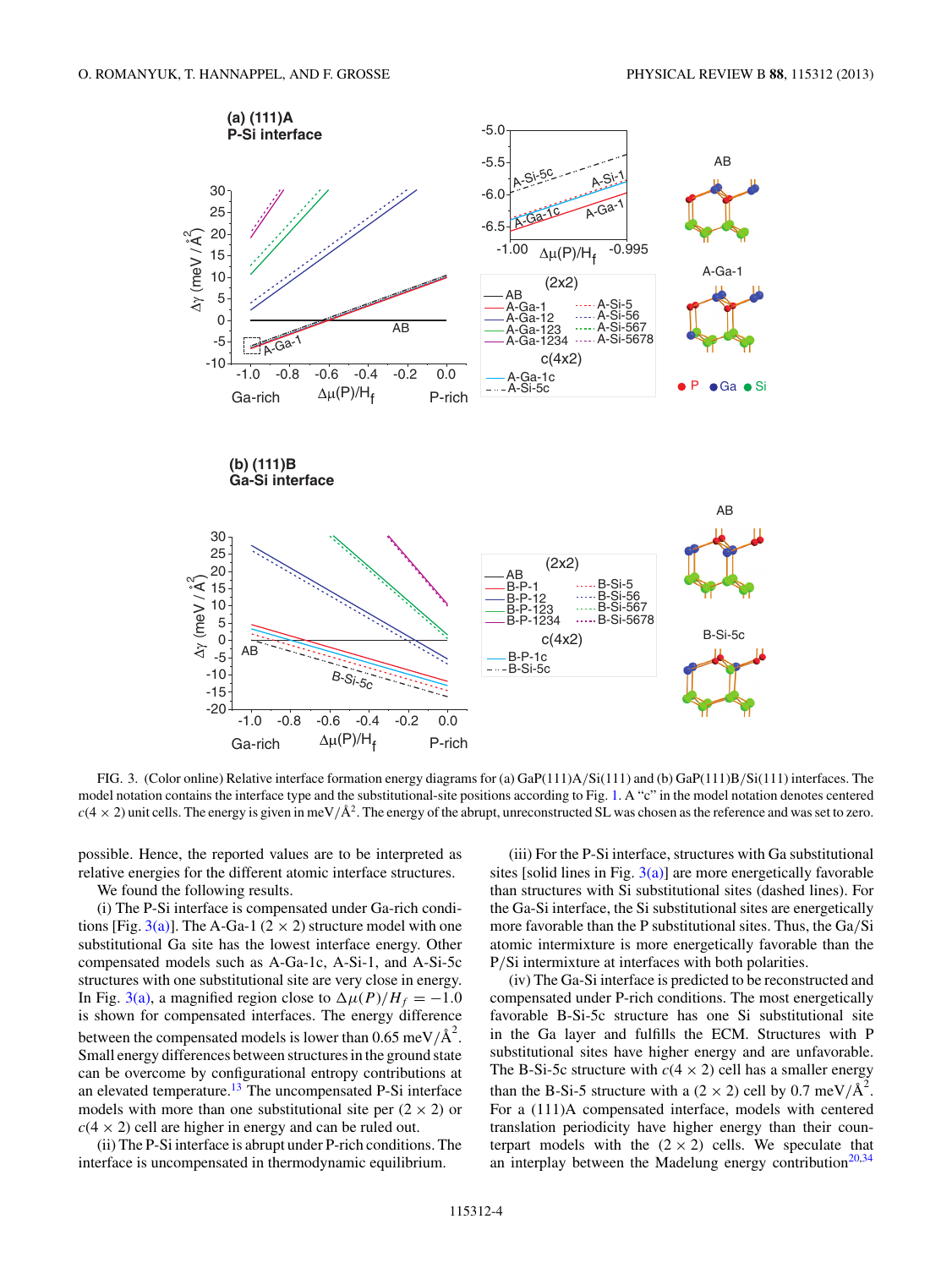and stress contributions to energy due to substitution sites at the interface could take place. It should be mentioned that due to the small energy difference between oblique and rectangular cells, the coexistence of both structures is possible at an elevated temperature, $13$  i.e., random substitution site distribution in the interfacial layers. Under such conditions it would be challenging to determine the interface periodicity by x-ray diffraction; for instance, the specific x-ray fractional order peak maxima that would indicate a long-range order due to an interface reconstruction would be suppressed if a Bravais lattice diversity occurs.<sup>35</sup>

For a GaP*/*Si epitaxial film, the energy of a reference interface in the SL has to be replaced by the surface formation energy. If GaP surface reconstructions fulfill the ECM, the GaP surfaces can be considered to be compensated. Although epitaxial films have not been considered in the current paper, the reliability of the results obtained for SL was verified with respect to a compensated reference interface. The compensated B-Si-5 interface was set as a reference interface, whereas the stoichiometry was varied at the (111)A interface. We confirmed that compensated GaP(111)A*/*Si(111) interface models have a lower energy compared to uncompensated interface models in this case. Thus, the results for the SL could also be used for thin epitaxial films.

From the present results of relative (111) interface energies, it is not possible to conclude which interface polarity is more favorable under specific experimental conditions, but the thermodynamically stable interface structures are determined for isolated GaP*/*Si interfaces. Specifically, for P-rich conditions, the A-type interface is predicted to be abrupt; that is, no Ga*/*Si intermixture takes place in equilibrium. In contrast, the Si/Ga intermixture is favorable for interfaces with B-type polarity.

Valence electron density maps of the atomic plane through the Si substitution site perpendicular to the GaP*/*Si interface are shown in Fig. 4. The atomic plane of the relaxed B-Si-5c model is schematically shown in Fig.  $4(a)$ : there is a Si substitution site at the interface marked by a green arrow. The relaxed bond lengths between the Si-Ga and Si-Si atoms were found to be equal in the interfacial layer. A cross-sectional view of the corresponding valence electron density map is presented in Fig. 4(b). Atomic positions are indicated by the corresponding spheres. The localized bond electrons lead to high electron densities. The higher electronegativity of the P atoms leads to a higher electron density in their vicinity. A Si substitution site at the interface is indicated by a green arrow in Fig. 4(b). No significant difference in the valence electron density is observed around the Si substitution site due to charge transfer at the compensated interface.

Electrostatic interactions between the interfaces in the relaxed SL were deduced from the averaged Hartree potential. The potential was averaged in plane (*XY* ) over the interface unit cell area and plotted along the  $[111]$  (*Z*) direction.<sup>20</sup> The P-Si and Si-Ga interfaces in a slab are situated at 37 Å and 75 Å from the origin. In Fig.  $5(a)$ , the averaged Hartree potential is given for the relaxed uncompensated (111)-AB model. Additionally, the *Z* average over the atomic layer of the potential is indicated by a red line. The tilt of the averaged potential reflects the polarization field originating from the interface dipoles.



FIG. 4. (Color online) (a) The relaxed atomic plane of the Ga-Si interface of the B-Si-5c structure. The Si substitution site is indicated by a green arrow. (b) Valence electron density cross-sectional map of the corresponding plane. Atomic positions are shown by red, blue, and green spheres for P, Ga, and Si atoms, respectively. There is no significant difference in the valence electron density for the Si substitution site (marked by an arrow).

In Figs.  $5(b)$  and  $5(c)$ , the averaged Hartree potentials of the A-Ga-1 and B-Si-5 structures are shown. The potentials and electron densities of the SL with  $c(4 \times 2)$  and  $(2 \times 2)$ cells were found to be equivalent, and only the potentials and densities of the  $(2 \times 2)$  cells are plotted in Fig. [5.](#page-5-0) There are compensated and uncompensated (reference) interfaces in the SL in Figs.  $5(b)$  and  $5(c)$ . Despite the charge compensation on one interface only, the internal polarization field was reduced significantly: the averaged electrostatic potentials are aligned almost horizontally in the SL. Small deviations from the horizontal plane are caused by the small residual dipole differences at the interfaces.

The average number of valence electrons *ρ*av per bilayer along the [111] direction is shown in Figs.  $5(d)$ –5(f) for AB, A-Ga-1, and B-Si-5 structures, respectively. The unrelaxed interplanar bilayer distances of 3.16, 1.93, and 1.52  $\AA$ were used for the electron density integration for the (111), (110), and (113) superlattices, respectively. Similar to the Hartree potential, the electron density was averaged. The red lines represent the *Z* average over the atomic layer of the valence electron density  $\rho$ . The valence electron density shows a significant variation at the interfaces compared to the bulk values. Compensated interfaces are marked by yellow arrows in Figs.  $5(e)$  and  $5(f)$ . There are small deviations of the valence electron density due to atomic intermixture (indicated by arrows) with respect to uncompensated interfaces.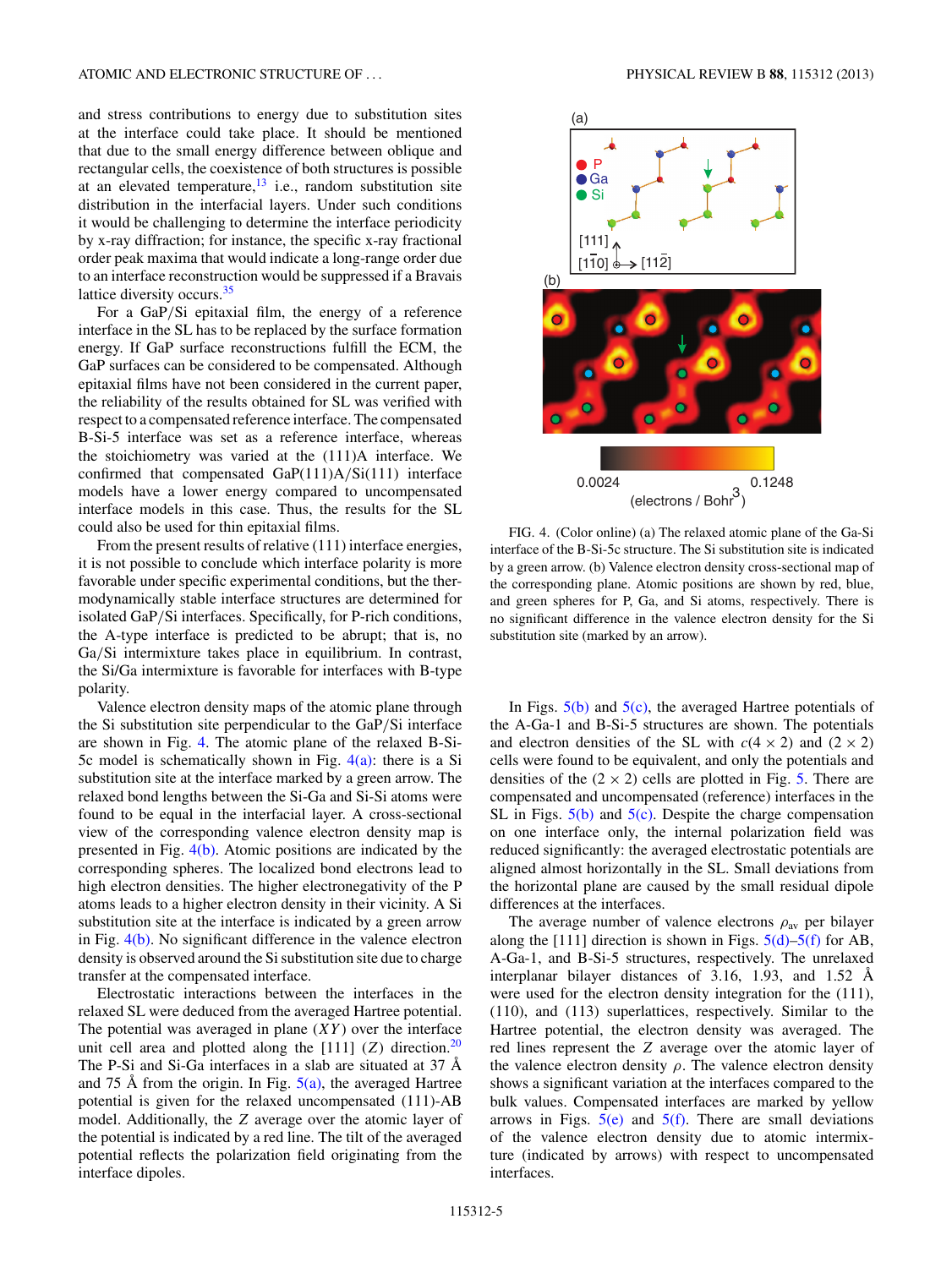<span id="page-5-0"></span>

FIG. 5. (Color online) Averaged electrostatic potential  $V_H$  of the (a) AB, (b) A-Ga-1, and (c) B-Si-5 superlattices. The averaged number of electrons per bilayer along the (111) direction is shown for (d) AB, (e) A-Ga-1, and (f) B-Si-5 interface structures. The Si-P and Si-Ga interfaces lie at 37 Å and 75 Å, respectively. The Ga-Si interface region is magnified in (g) and (h) for a structure with Si chemical potential variation at the interface. The Hartree potential shape and electronic charge density shape at the interface vary with atomic stoichiometry.

A magnified region of the averaged Hartree potentials and electronic charge density are shown in Figs.  $5(g)$  and 5(h) for B-Si-5 structures with different stoichiometry at the Si-Ga interface. There are 32 valence electrons present in the Si and GaP bulk bilayer. A small deviation from this number in Fig.  $5(h)$  is due to atomic plane relaxations. A gradual change of potentials and electronic charge density with varying Si stoichiometry is seen. A similar behavior was observed for the Si-P interfaces (not shown here). The red dashed lines in Figs.  $5(g)$  and  $5(h)$  correspond to the most energetically favorable structures with a compensated interface. Substitutional-site defects influence the electrostatic field in the SL.

## **B. (110) and (113) interfaces**

Epitaxial layers of GaP(110) and GaP(113) can be grown on Si substrates with the corresponding crystal orientations. The epitaxial film quality grown on (110) and (113) substrates was found to be better than the  $(111)$  film quality.<sup>4,5</sup> The  $(110)$ and (113) GaP*/*Si interfaces consist of heterovalent Ga-Si and P-Si bonds within a  $(1 \times 1)$  interface cell. From the ECM point of view, such interfaces are compensated: the number of P-Si bonds per  $(1 \times 1)$  cell is equal to the number of Ga-Si bonds in the interfacial layer. An atomic mixture at the (110) interface would bring additional defects and would increase the interface energy.

In Figs. [1\(b\)](#page-2-0) and [1\(c\),](#page-2-0) the GaP*/*Si(110) and GaP*/*Si(113)  $(1 \times 1)$  SL structure models are shown. For the (110) SL, the Ga-P dimer lies parallel to the interface plane. The number of anion atoms is equal to the number of cation atoms in the  $(1 \times$ 1) interface cell. In the (113) SL, however, the Ga-P atomic dimers are tilted with respect to the interface plane [Fig. [1\(c\)\]](#page-2-0).

The in-plane unit cell translation vector lengths are  $a_s^{110} =$ 5.46 Å,  $b_s^{110} = 3.86$  Å and  $a_s^{113} = 6.66$  Å,  $b_s^{113} = 3.86$  Å for the (110) and (113) (1  $\times$  1) unit cells, respectively. The angle between the  $a_s^{113}$  and  $b_s^{113}$  vectors is 73.22°. Slabs consisting of 12-12 atomic bilayers for the (110) SL and 11-11 bilayers for the (113) SL [Figs.  $1(b)$  and  $1(c)$ ] were used in the calculations. In the (113) SL case, the particular number of layers produces a monoclinic SL cell. The relative total energies of the (110) and (113) interfaces with different stoichiometry have been computed.

In Fig.  $6(a)$ , the phase diagram is shown for the (110) SL. The total energy of the abrupt stoichiometric SL is used as the



FIG. 6. (Color online) Relative interface formation energy diagrams for (a) GaP(110)*/*Si(110), (b) GaP(113)A*/*Si(113), and (c) GaP(113)B*/*Si(113). Abrupt stoichiometric interfaces are confirmed for the (110) and (113) superlattices.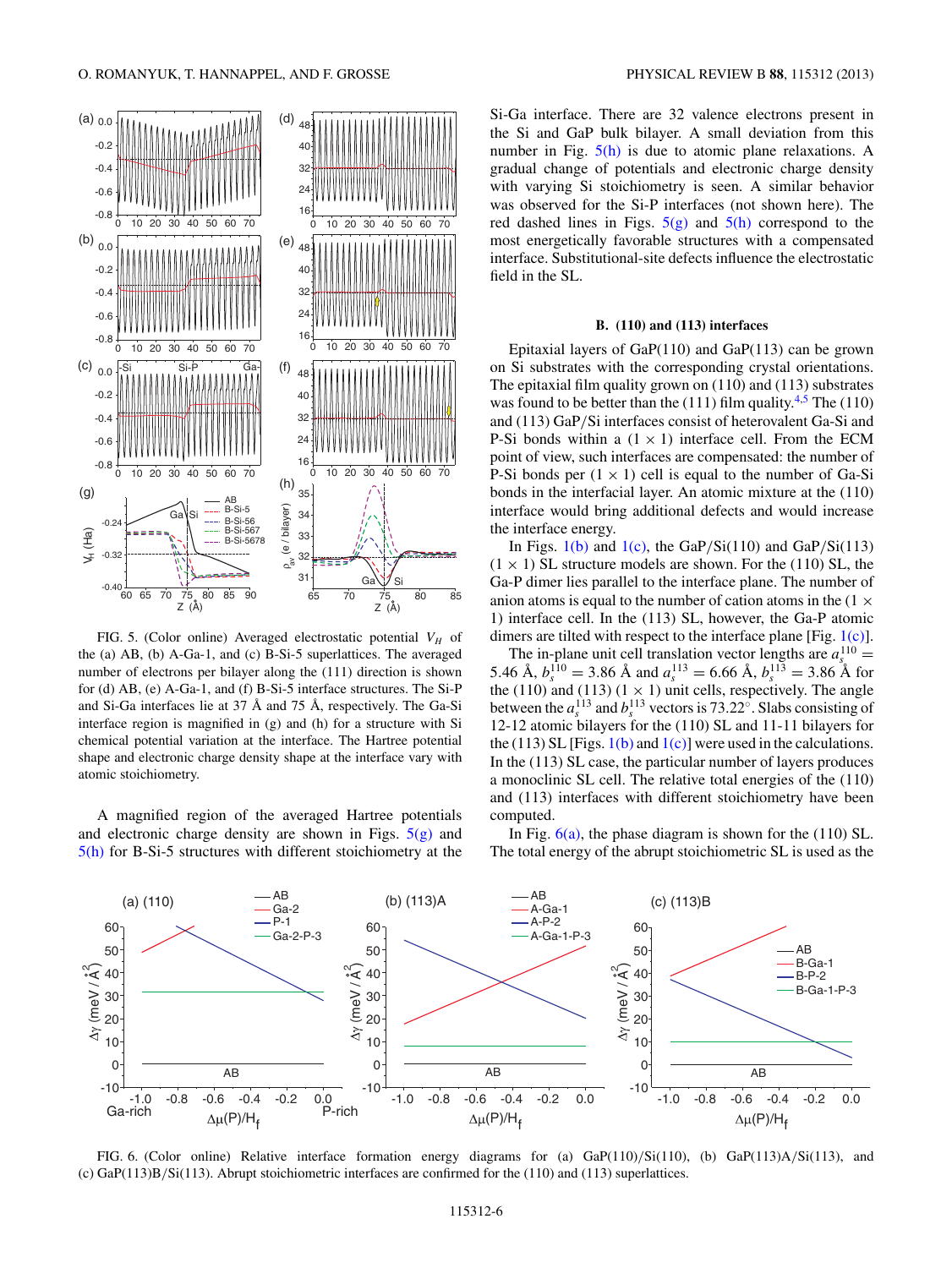

FIG. 7. (Color online) Averaged electrostatic potential  $V_H$  of the (a) (110) and (b) (113) superlattices. The stoichiometric interfaces are compensated. Spontaneous electric polarization in the (113)-AB SL caused the tilt of  $V_H$  in (b). The averaged electronic charges for (110) and (113) SLs are shown in (c) and (d), respectively.

reference energy level (set to zero). Ga and P substitutional sites were introduced at the interface according to the site specification in Fig.  $1(b)$ . The substitutional sites make the (110) interface uncompensated. We found that the abrupt stoichiometric (110) interface with a  $(1 \times 1)$  cell has the smallest energy. Thus, the nonpolar GaP*/*Si interface is stable against atomic intermixture.

In Figs.  $6(b)$  and  $6(c)$ , the relative energy phase diagrams are shown for the (113)A (P-Si) and (113)B (Ga-Si) interfaces. Similar to the (110) interface, the stoichiometric compensated (113) interface was found to be the most energetically stable, as expected. However, the energy difference between the compensated interfaces and the interfaces with atomic substitutional sites is smaller for the (113) interface than for the (110) interface. The (110) interface is more stable against substitutional-site defects.

In Figs.  $7(a)$  and  $7(b)$ , the averaged Hartree potential is shown for (110)-AB and (113)-AB structures. There is no electric field in the (110) SL: both interfaces in the slab are compensated. A valence band offset (VBO) of 0.5 eV is computed for the GaP*/*Si(110) superlattice. This value is close to the value given in the literature for superlattices<sup>[36](#page-7-0)</sup> (VBO =  $0.55 \text{ eV}$ ) and GaP/Si(110) epitaxial films<sup>[37](#page-7-0)</sup> (VBO = 0.45 eV). In contrast to the (110) GaP SL, the (113) SL contains a finite gradient of the averaged Hartree potential  $V_H$  (red line) in Fig. 7(b), although all of the interfaces are compensated. The origin of the field for the (113) SL is a residual interface dipole due to relaxations within the interface plane.

For the (111) SL, a slab with two compensated A-Ga-1 and B-Si-1 interfaces was used for VBO calculation to avoid a finite gradient of the averaged Hartree potential. Our computed value for SL consisting of A-type and B-type GaP*/*Si(111) interfaces is  $VBO = 0.76$  eV. This is close to the computed value for the GaP $(111)/$ Si epitaxial films  $(0.88 \text{ eV})^{38}$  $(0.88 \text{ eV})^{38}$  $(0.88 \text{ eV})^{38}$  but quite different from the VBO of the GaP( $\overline{111}$ )/Si film (0.97 eV).<sup>[38](#page-7-0)</sup> Detailed experimental studies of the VBO of the GaP*/*Si(111) superlattices are still required.

The averaged electron densities of the compensated (110) and (113) SLs are shown in Figs.  $7(c)$  and  $7(d)$ , respectively. Similar to Fig. [5,](#page-5-0) the black curves correspond to the averaged electron density within the *XY* plane, whereas the red curves are the *Z*-averaged electron densities. Interplanar relaxations of the Si layers are responsible for the slight deviations of the horizontal alignment in Fig.  $7(c)$ . Nevertheless, smooth electron density variations without charge accumulation have been confirmed for (110) and (113) interfaces.

Finally, the abrupt stoichiometric (110) and (113) GaP*/*Si heterointerfaces were found to be energetically more favorable than the interfaces with atomic intermixture. The (110) and (113) GaP*/*Si heterointerfaces do not reconstruct. The GaP/Si(110) SL does not show a polarization field, whereas it is present in the GaP*/*Si(113) superlattice.

## **IV. CONCLUSIONS**

The interface structures of GaP*/*Si superlattices with (111), (110), and (113) orientations have been investigated by *ab initio* calculations. The relative interface formation energies of the Ga-Si and Ga-P interfaces with atomic intermixture in the interfacial layers have been compared. We found, depending on the chemical potential, that heterovalent interfaces can reconstruct by allowing atomic intermixing within the interfacial layers. The reconstructed compensated interfaces are energetically favorable for GaP(111)A*/*Si(111) under Ga-rich conditions, whereas an abrupt and uncompensated interface is favorable under P-rich conditions. The GaP(111)B/Si(111) interface is compensated over the whole chemical potential range. Atomic intermixture is expected at these interfaces. Thus, the GaP(111)*/*Si(111) interfaces with A- and B-type polarities do stabilize differently. Electronic charge compensation at polar interfaces is realized by charge redistribution within the interfacial layers. Chemical potential variation in the interfacial layers could be useful for valence-band offset engineering for device fabrication. The GaP*/*Si(110) and GaP*/*Si(113) interfaces do not reconstruct, and atomic intermixture is not favorable for these interfaces. A polarization field was found for the GaP*/*Si(113) superlattice, whereas none is present in the GaP*/*Si(110) superlattice.

### **ACKNOWLEDGMENTS**

This work was supported by the Grant Agency of the Czech Republic (Project No. P204/10/P028) and the Academy of Sciences of the Czech Republic (Project No. M100101201). The access to the MetaCentrum computing facilities provided under Project No. LM2010005 funded by the Ministry of Education, Youth, and Sports of the Czech Republic is highly appreciated. Part of this work was supported by the BMBF (Project No. 03SF0404A) and by the German Research Foundation (DFG, Project No. HA 3096/4).